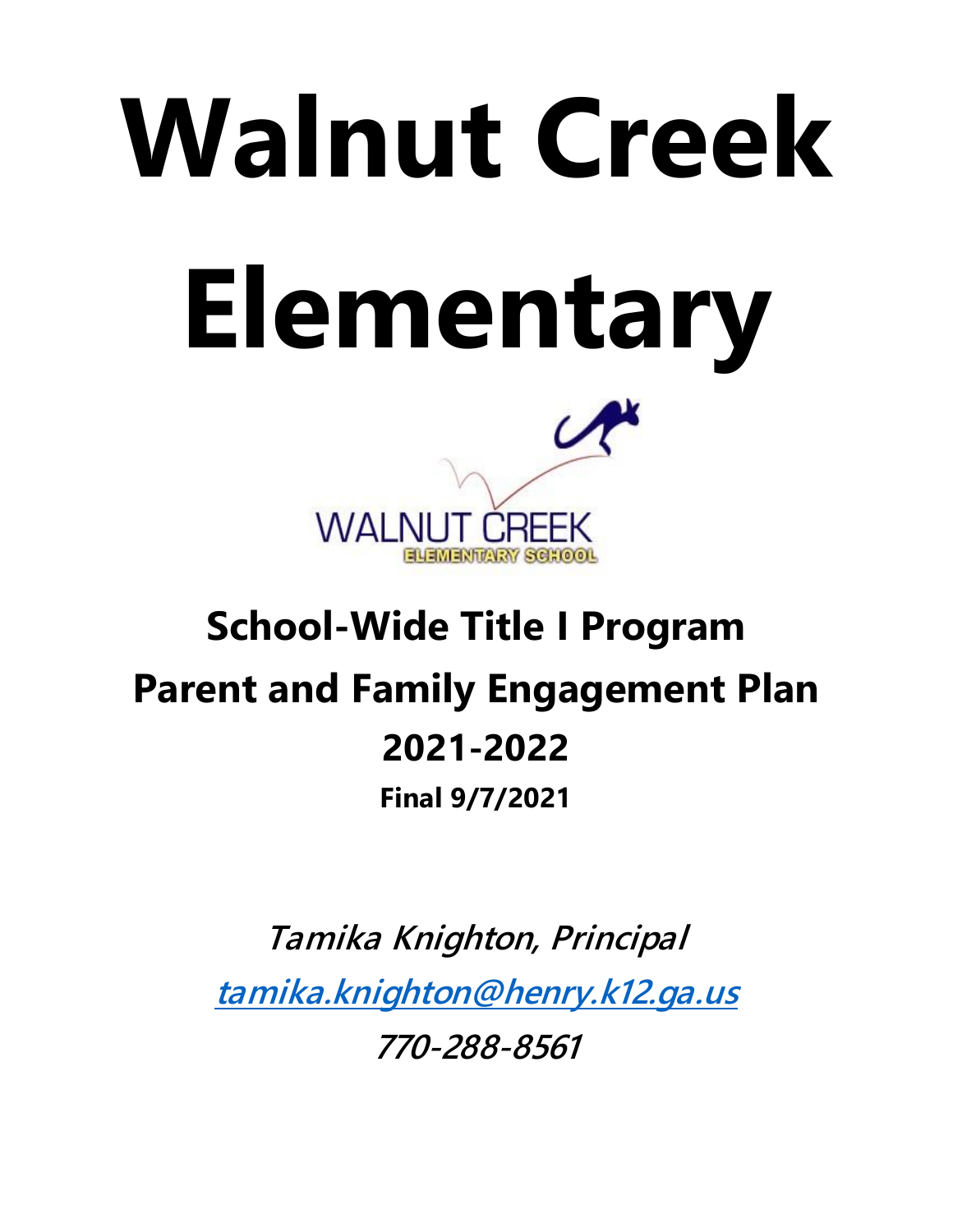# *What is Title I?*

Title I is the nation's largest federal program for schools. It provides funding for increasing student achievement in schools based on the economic level of families in a school's attendance area.

#### *The purpose of Title I is to:*

- Help every child receive a high-quality education
- Build capacity for parent and family engagement
- Meet the requirements of the ESSA\* federal mandates

At Walnut Creek Elementary, Title I funds provide for a math and literacy coach, a parent and family engagement professional, monies for parent workshops, professional development for teachers and curriculum materials.

# **School Plan for Shared Student Achievement**

#### *What is it?*

This is a plan that describes how Walnut Creek Elementary School will provide opportunities to improve parent engagement to support student learning. WCES values the contributions and involvement of our families in order to establish an equal partnership for the common goal of improving student achievement. This plan describes the many ways that WCES will support parent engagement and how parents/guardians can help plan and participate in activities and events to promote student learning at school and home.

#### *How is it developed?*

Walnut Creek Elementary School welcomes parent input and comments at any time regarding this plan. In the Fall, parents are invited to participate in our Parent Input Meetings to provide their feedback on our Title I School-wide Plan, Parent and Family Engagement Plan, School-Parent Compact, Title I budget (including the 1% Parent and Family Engagement Budget) and their ideas on building staff capacity. Drafts of all of our Title I documents are also posted on our school website for parents to review and offer feedback. We also distribute an annual survey by sending it home with students and posting it online to ask parents for their suggestions on the plan and compact as well as the use of funds for parent and family engagement. Unsatisfactory comments will be shared with the HCS District Title I Office.

#### *Who is it for?*

At WCES students and their families, are encouraged and invited to fully participate in the opportunities described in this plan. Walnut Creek Elementary will provide full opportunity for the participation of parents with limited English, parents with disabilities and parents of migratory children. Additionally, to ensure that this plan meets the Title I informational needs of all families the plan and compact will be reviewed at student-led conferences three times yearly.

#### *Where is it available?*

The final plan will be reviewed with parents during our Annual Title I Meeting. It will also be available in the Parent Resource Center and on the school website at [www.henry.k12.ga.us/wc/](http://www.henry.k12.ga.us/wc/)

**Si desea que esta información en español, por favor contacte la oficina de la escuela al 770-288-8561.**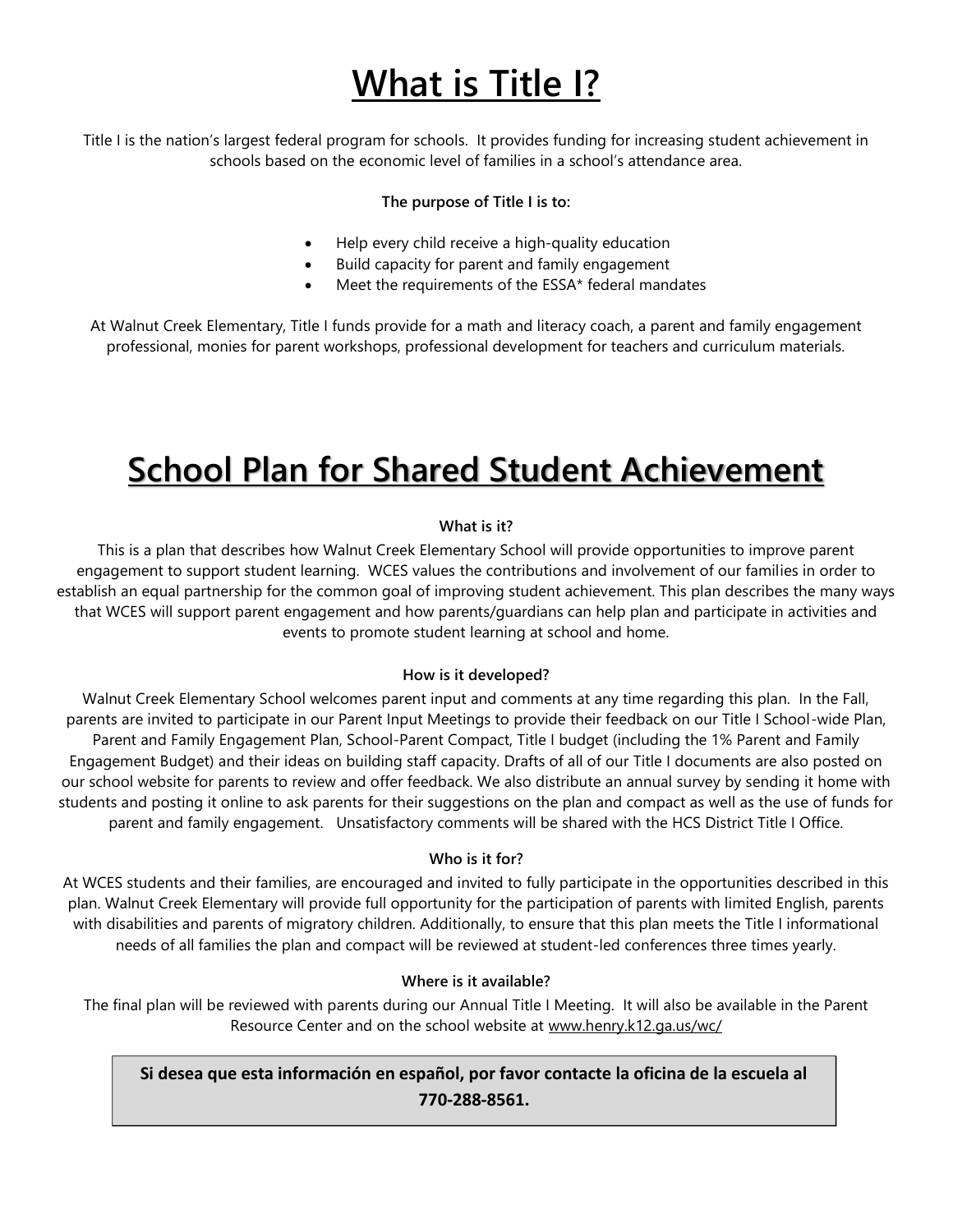# *HCS Strategic Priorities*

#### **PRIORITY OUTCOMES** to measure success:

1. We will advance opportunities, access, and outcomes for every student group in Literacy Proficiency at every grade. 2. We will advance opportunities, access, and outcomes for every student group in Readiness to Learn at every level. 3. We will advance opportunities, access, and outcomes for every student group in College, Career, and Life Ready skills post graduation.

# *WCE 2021-2022 Goals*

#### **Increase Language Arts Proficiency**

Increase the percentage of students in grades 2 through 5 scoring average and above on the Spring 2022 MAP assessment in English Language Arts from:

Upcoming 2nd grade - 52% to 57% Upcoming 3rd grade - 57% to 62% Upcoming 4th grade - 53% to 58 % Upcoming 5th grade - 56% to 61%

#### **Increase Math Proficiency**

Increase the percentage of students in grades 2-5 scoring average or above on the Spring 2022 MAP assessment in math from:

 Upcoming 2nd grade- 46% to 51% Upcoming 3rd grade- 46% to 51% Upcoming 4th grade- 45% to 50% Upcoming 5th grade- 44% to 51%

# *School-Parent Compact*

As part of this plan, Walnut Creek Elementary School and our families will develop a school-parent compact, which is an agreement that parents, teachers, and students will develop together that explains how parents, teachers, and students will work together to make sure all of our students reach grade-level standards. The compacts will be reviewed and updated annually based on feedback from parents, students and teachers during school year s and the school community task force planning meetings. The school-parent compacts are kept with each child's teacher. Parents will keep their copy and return the cover page to the teachers or Parent Resource Room.

# *Building School – Staff Capacity*

As part of this plan, Walnut Creek Elementary School will educate teachers, pupil services personnel, principals and other staff, with the assistance of parents, on the importance of parent and family engagement and the value and utility of contributions of parents; as well as how to reach out to, communicate with, and work with parents as equal partners. Parent input will be reviewed and updated annually based on feedback from parents throughout the school year, through surveys, school events and community task force planning meetings.

#### **Walnut Creek Elementary Staff will receive ongoing training and support on the following topics:**

- Parent Communication Formats
- Parents as Partners
- Challenges Families Face Due to Economic and Social Factors
- Helping Parents cut Through Educational Jargon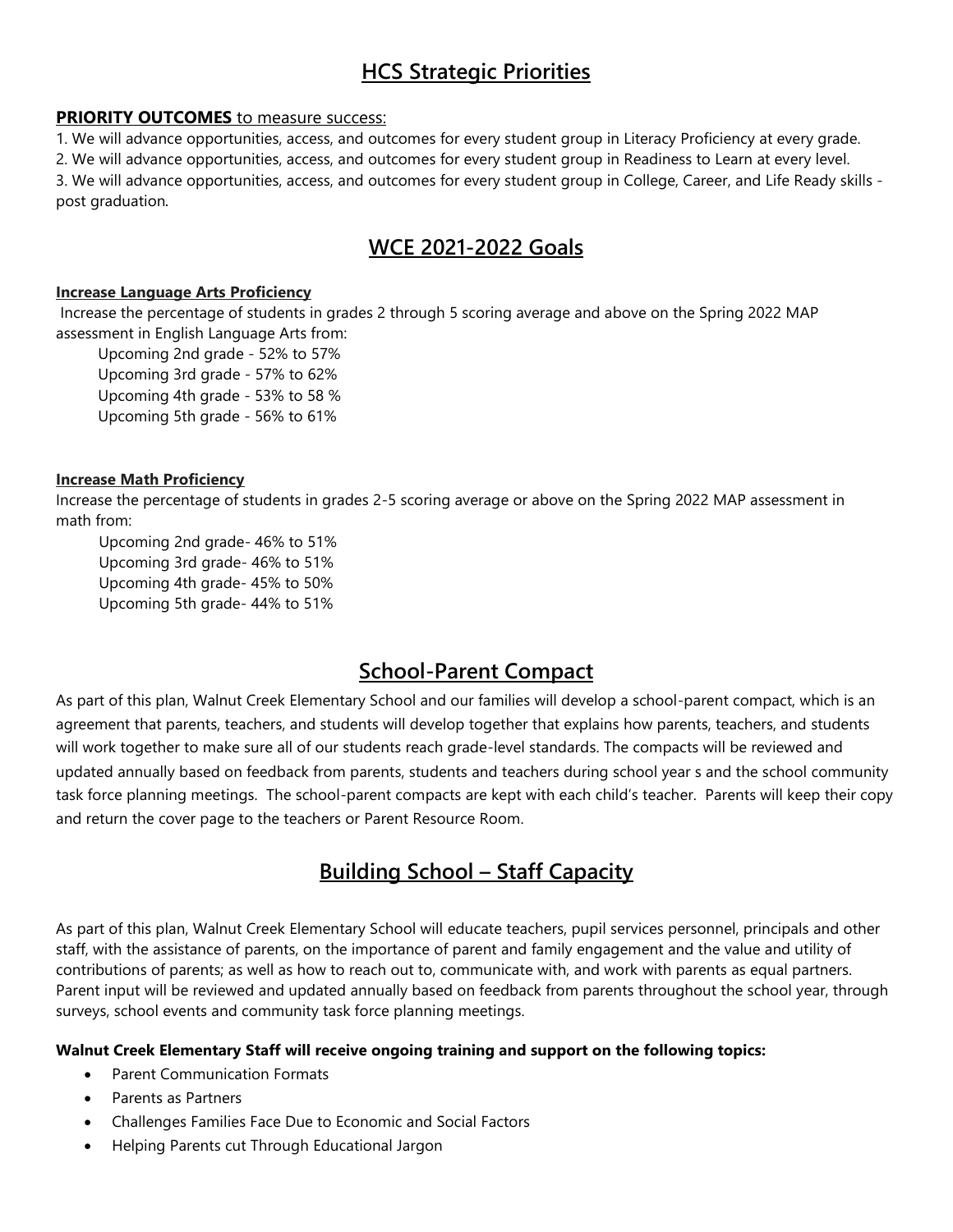# **2021-2022 WCES Family Events**

### **Virtual Title I Meetings**

August 26, 2021 – Fall Parent Input Meeting August 26, 2021 - Curriculum Night September 30, 2021 - Annual Title I Meeting

## **Virtual Title I Workshops 2021-2022**

September 30, 2021- ELA Workshop October 28, 2021 – Math Workshop January 29, 2022 – STEM Workshop February 17, 2022 – BHP / Social Studies Workshop March 31, 2022 – Ga Milestone Testing Information April 15, 2022– Spring Parent Input Meeting

## **Kindergarten and 5th Grade Transition**

Ideas for making the transition from  $5<sup>th</sup>$  to  $6<sup>th</sup>$  grade and into kindergarten smoother

# **Parent and Teacher Conferences**

Teacher – Led Conferences

- Virtual Workshops/Meetings will be held on various days and times to accommodate parent's schedules.
- If you are in need of transportation or childcare for any event, please contact our Parent Involvement Professional.
- Materials and info from meetings will be posted on webpage the next day after each event.
- Many workshops will be recorded and put on the WCE website for parents who are unable to attend.

# **Parent Resource Center**

Our Parent Resource Center has many free resources available to checkout for your use at home with your child. Parent Resources for math and ELA include games, flashcards, Hot Dots, sight word readers, puzzles and more for students in kindergarten to 5<sup>th</sup> grade. For an appointment to pick up resources please contact, our Parent Involvement Professional [at](mailto:darlene.minshew@henry.k12.ga.us) 770-288-8561 and they will be glad to arrange to provide you and your child with resources to use at home. Appointment hours will be available from 8:00 AM – 2:00 PM Monday thru Friday.